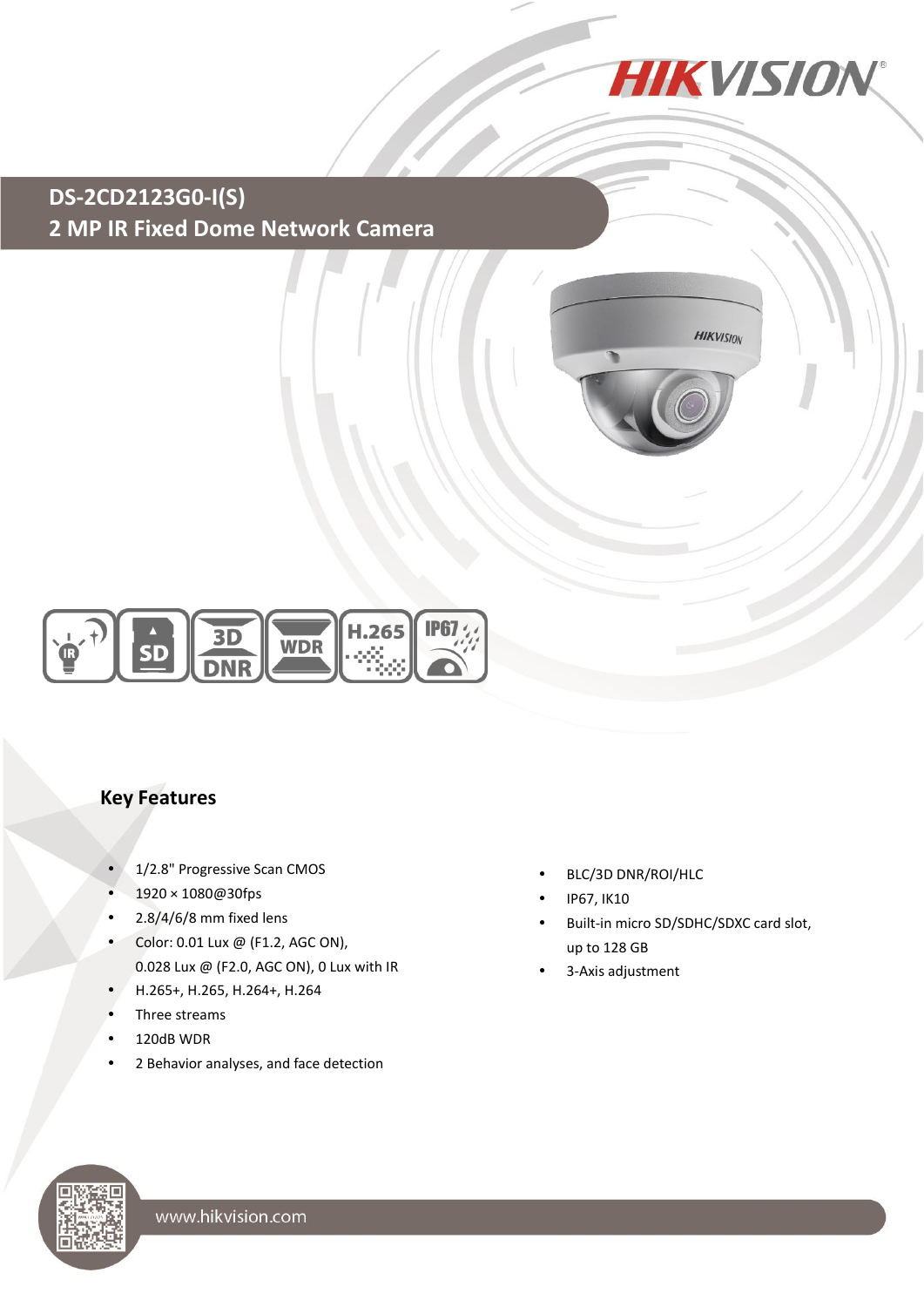

## **Specifications**

 $\triangledown$ 

| <b>Camera</b>                  |                                                                                                                                                                                                                                                                               |  |
|--------------------------------|-------------------------------------------------------------------------------------------------------------------------------------------------------------------------------------------------------------------------------------------------------------------------------|--|
| Image Sensor                   | 1/2.8" Progressive Scan CMOS                                                                                                                                                                                                                                                  |  |
| Min. Illumination              | Color: 0.01 Lux @ (F1.2, AGC ON), 0.028 Lux @ (F2.0, AGC ON), 0 Lux with IR                                                                                                                                                                                                   |  |
| <b>Shutter Speed</b>           | 1/3 s to 1/100,000 s                                                                                                                                                                                                                                                          |  |
| Slow Shutter                   | Yes                                                                                                                                                                                                                                                                           |  |
| Auto-Iris                      | No                                                                                                                                                                                                                                                                            |  |
| Day & Night                    | IR Cut Filter                                                                                                                                                                                                                                                                 |  |
| <b>Digital Noise Reduction</b> | 3D DNR                                                                                                                                                                                                                                                                        |  |
| <b>WDR</b>                     | 120dB                                                                                                                                                                                                                                                                         |  |
| 3-Axis Adjustment              | Pan: 0° to 355°, tilt: 0° to 75°, rotate: 0° to 355°                                                                                                                                                                                                                          |  |
| Lens                           |                                                                                                                                                                                                                                                                               |  |
| Focal length                   | 2.8/4/6/8 mm                                                                                                                                                                                                                                                                  |  |
| Aperture                       | F2.0                                                                                                                                                                                                                                                                          |  |
| Focus                          | Fixed                                                                                                                                                                                                                                                                         |  |
| <b>FOV</b>                     | 2.8 mm, horizontal FOV: 114°, vertical FOV: 62°, diagonal FOV: 135°<br>4 mm, horizontal FOV: 86°, vertical FOV: 46°, diagonal FOV: 102°<br>6 mm, horizontal FOV: 54°, vertical FOV: 30°, diagonal FOV: 62°<br>8 mm, horizontal FOV: 43°, vertical FOV: 23°, diagonal FOV: 50° |  |
| Lens Mount                     | M12                                                                                                                                                                                                                                                                           |  |
| IR                             |                                                                                                                                                                                                                                                                               |  |
| IR Range                       | Up to 30 m                                                                                                                                                                                                                                                                    |  |
| Wavelength                     | 850nm                                                                                                                                                                                                                                                                         |  |
| <b>Compression Standard</b>    |                                                                                                                                                                                                                                                                               |  |
| Video Compression              | Main stream: H.265/H.264<br>Sub-stream: H.265/H.264/MJPEG<br>Third stream: H.265/H.264                                                                                                                                                                                        |  |
| H.264 Type                     | Main Profile/High Profile                                                                                                                                                                                                                                                     |  |
| $H.264+$                       | Main stream supports                                                                                                                                                                                                                                                          |  |
| H.265 Type                     | Main Profile                                                                                                                                                                                                                                                                  |  |
| $H.265+$                       | Main stream supports                                                                                                                                                                                                                                                          |  |
| Video Bit Rate                 | 256 Kbps to 16 Mbps                                                                                                                                                                                                                                                           |  |
| Audio Compression (-S)         | G.711/G.722.1/G.726/MP2L2/PCM                                                                                                                                                                                                                                                 |  |
| Audio Bit Rate                 | 64Kbps(G.711)/16Kbps(G.722.1)/16Kbps(G.726)/32-192Kbps(MP2L2)                                                                                                                                                                                                                 |  |
| <b>Smart Feature-set</b>       |                                                                                                                                                                                                                                                                               |  |
| <b>Behavior Analysis</b>       | Line crossing detection, intrusion detection                                                                                                                                                                                                                                  |  |
| <b>Face Detection</b>          | Yes                                                                                                                                                                                                                                                                           |  |
| Region of Interest             | 1 fixed region for main stream and sub-stream                                                                                                                                                                                                                                 |  |
| <b>Image</b>                   |                                                                                                                                                                                                                                                                               |  |
| Max. Resolution                | $1920 \times 1080$                                                                                                                                                                                                                                                            |  |
| Main Stream                    | 50Hz: 25fps (1920 × 1080, 1280 × 960, 1280 × 720)                                                                                                                                                                                                                             |  |
|                                | 60Hz: 30fps (1920 × 1080, 1280 × 960, 1280 × 720)                                                                                                                                                                                                                             |  |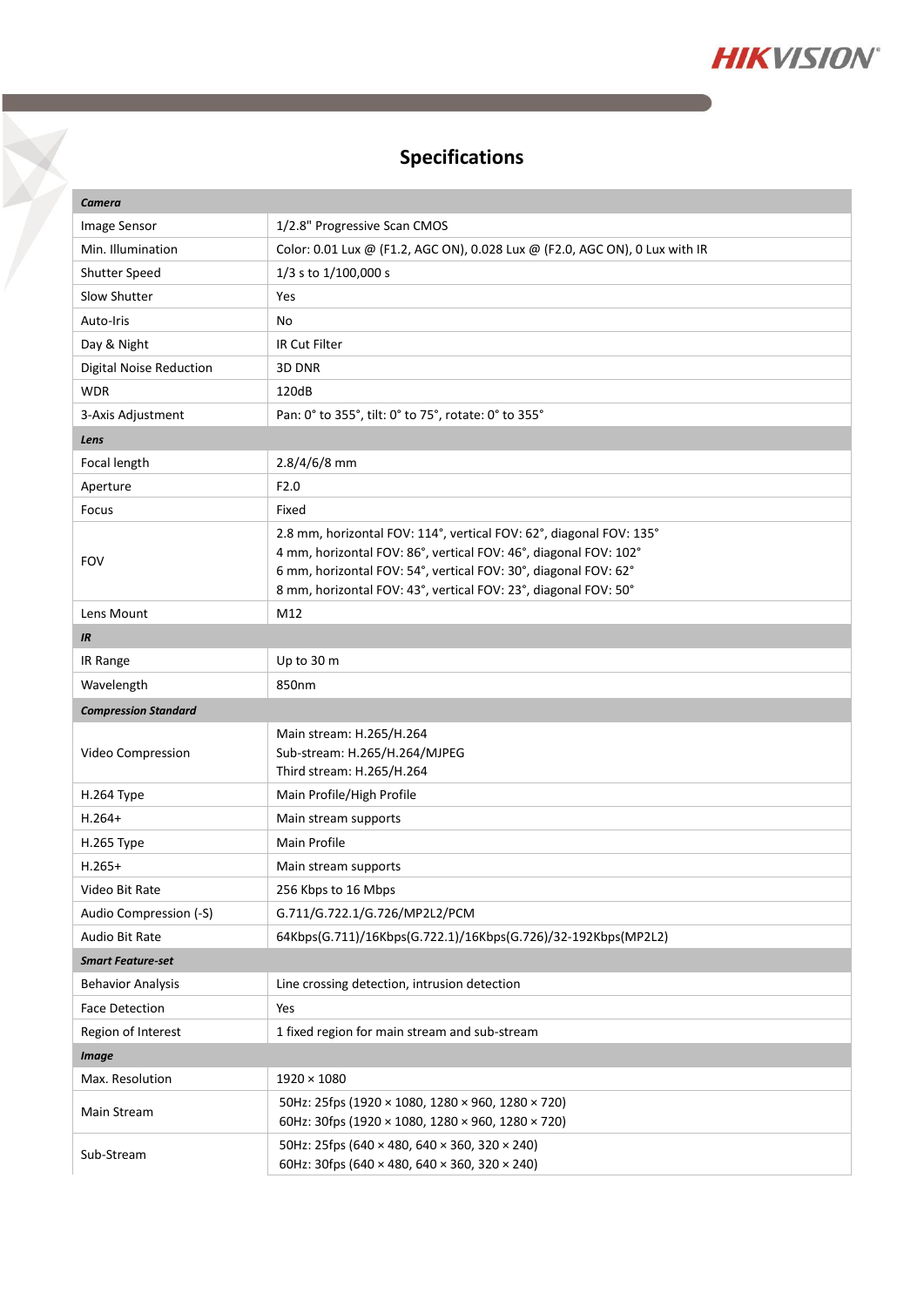

| <b>Third Stream</b>                | 50Hz: 25fps (1920 × 1080, 1280 × 720, 640 × 360, 352 × 288)<br>60Hz: 30fps (1920 × 1080, 1280 × 720, 640 × 360, 352 × 240)           |  |
|------------------------------------|--------------------------------------------------------------------------------------------------------------------------------------|--|
| Image Enhancement                  | BLC/3D DNR/HLC                                                                                                                       |  |
| <b>Image Setting</b>               | Rotate mode, saturation, brightness, contrast, sharpness adjustable by client software or web<br>browser                             |  |
| <b>Target Cropping</b>             | No                                                                                                                                   |  |
| Day/Night Switch                   | Day/Night/Auto/Schedule/Triggered by alarm in (-S)                                                                                   |  |
| <b>Network</b>                     |                                                                                                                                      |  |
| Network Storage                    | Support Micro SD/SDHC/SDXC card (128G), local storage and NAS (NFS, SMB/CIFS), ANR                                                   |  |
| Alarm Trigger                      | Motion detection, video tampering, network disconnected, IP address conflict, illegal login, HDD<br>full, HDD error                  |  |
| Protocols                          | TCP/IP, ICMP, HTTP, HTTPS, FTP, DHCP, DNS, DDNS, RTP, RTSP, RTCP, PPPOE, NTP, UPnP™, SMTP,<br>SNMP, IGMP, 802.1X, QoS, IPv6, Bonjour |  |
| <b>General Function</b>            | One-key reset, anti-flicker, three streams, heartbeat, mirror, password protection, privacy mask,<br>watermark, IP address filter    |  |
| <b>Firmware Version</b>            | V5.5.52                                                                                                                              |  |
| API                                | ONVIF (PROFILE S, PROFILE G), ISAPI                                                                                                  |  |
| Simultaneous Live View             | Up to 6 channels                                                                                                                     |  |
| User/Host                          | Up to 32 users<br>3 levels: Administrator, Operator and User                                                                         |  |
| Client                             | iVMS-4200, Hik-Connect, iVMS-5200, iVMS-4500                                                                                         |  |
| Web Browser                        | IE8+, Chrome 31.0-44, Firefox 30.0-51, Safari 8.0+                                                                                   |  |
| <b>Interface</b>                   |                                                                                                                                      |  |
| Audio (-S)                         | 1 input (line in/mic.in), 1 output (line out), terminal block, mono sound                                                            |  |
| <b>Communication Interface</b>     | 1 RJ45 10M/100M self-adaptive Ethernet port                                                                                          |  |
| Alarm (-S)                         | 1 input, 1 output (max. 12 VDC, 30 mA), terminal block                                                                               |  |
| Video Output                       | No                                                                                                                                   |  |
| On-board storage                   | Built-in Micro SD/SDHC/SDXC slot, up to 128 GB                                                                                       |  |
| <b>SVC</b>                         | H.264 and H.265 encoding                                                                                                             |  |
| <b>Reset Button</b>                | Yes                                                                                                                                  |  |
| Audio (-S)                         |                                                                                                                                      |  |
| <b>Environment Noise Filtering</b> | Yes                                                                                                                                  |  |
| <b>Audio Sampling Rate</b>         | 8kHz/16 kHz/32 kHz/44.1 kHz/48 kHz                                                                                                   |  |
| <b>General</b>                     |                                                                                                                                      |  |
| <b>Operating Conditions</b>        | -30 °C to +60 °C (-22 °F to +140 °F), Humidity 95% or less (non-condensing)                                                          |  |
| Power Supply                       | 12 VDC ± 25%, Φ 5.5 mm coaxial power plug<br>PoE (802.3af, class 3)                                                                  |  |
| Power Consumption and<br>Current   | 12 VDC, 0.5A, max. 6W<br>PoE (802.3af, 37V to 57V), 0.2A to 0.1A, max. 7.5W                                                          |  |
| Protection Level                   | IP67, IK10<br>TVS 2000V Lightning Protection, Surge Protection and Voltage Transient Protection                                      |  |
| Material                           | Metal                                                                                                                                |  |
| Dimensions                         | Camera: $\Phi$ 111 × 82.4 mm ( $\Phi$ 4.4" × 3.2")<br>Package: 134 × 134 × 108 mm (5.3" × 5.3" × 4.3")                               |  |
| Weight                             | Camera: Approx. 610 g (1.3 lb.)<br>With Package: Approx. 820 g (1.8 lb.)                                                             |  |

#### **Available Model:**